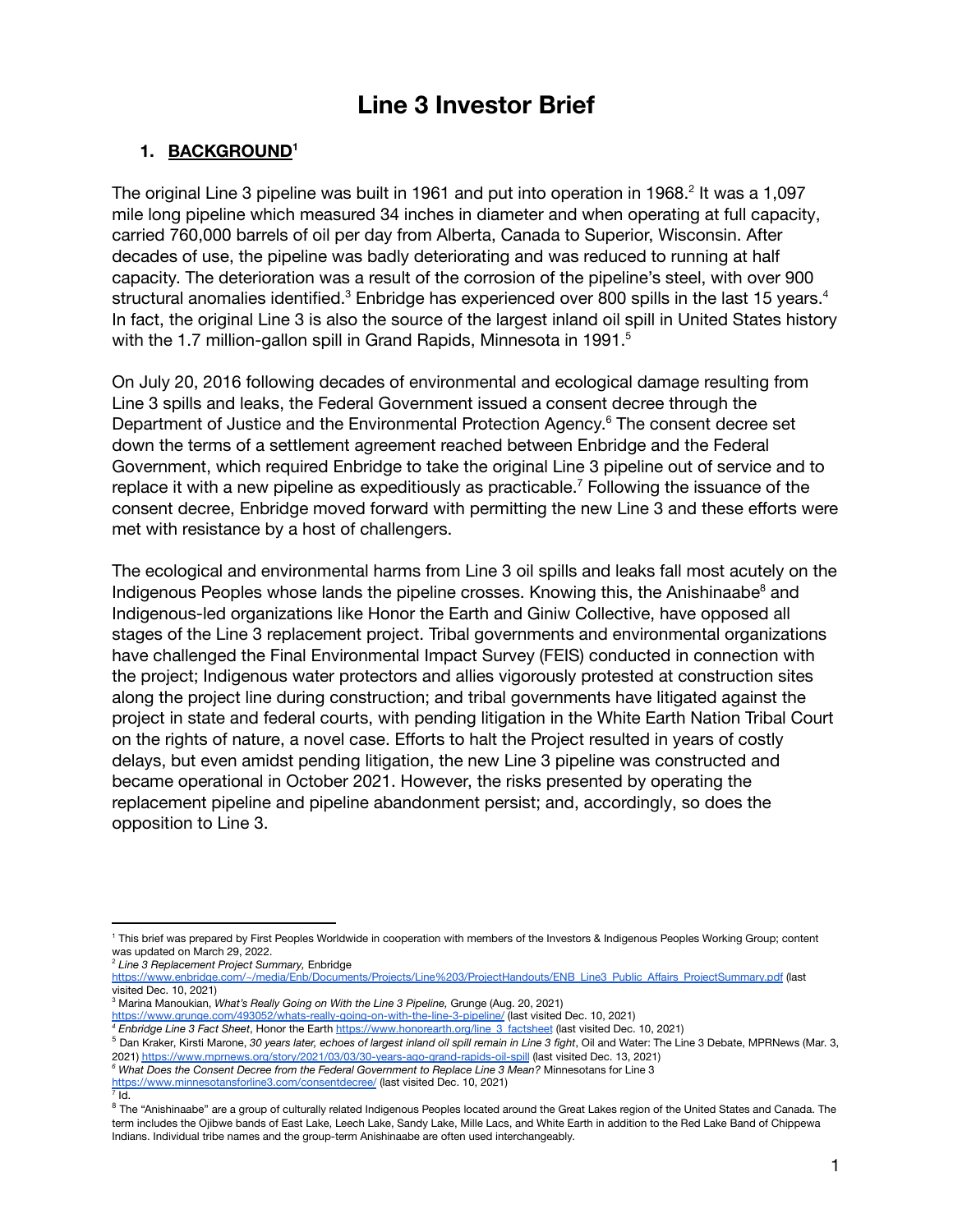# **2. CURRENT STATUS OF THE PIPELINE**

On October 1st, 2021 the replacement pipeline became operational, $9$  and has been renamed "Line 93."<sup>10</sup> The original 34-inch pipeline was replaced along the same route with an entirely new 36-inch pipeline. The original pipeline with its structural defects has been abandoned underground, filled with inert gas and sealed. $^{11}$  Due to vague and inadequate federal regulations governing pipeline abandonment, the burden of protecting the public and the environment from abandonment risks falls to the states (see below section 3.4).<sup>12</sup> Without any clear regulatory precedent requiring Enbridge to remove the pipeline and remedy the environmental damage caused in its operation, $^{13}$  the Anishinaabe and local landowners will shoulder the economic; cultural; and environmental costs presented by an abandoned pipeline laying beneath their lands.<sup>14</sup>

# **3. REASONS FOR CONTINUED OPPOSITION**

Opposition has been led by Indigenous Peoples, Indigenous-led organizations, and many allies including local citizens, environmental, and grassroots organizations to oppose the pipeline. The coalesced opposition to the mine organized efforts to raise public awareness about the detrimental impacts of its route through reservations and treaty territory.<sup>15</sup> Although oil is flowing through the pipeline, the risks presented by the operation of the replacement pipeline and abandonment will continue for as long as the pipeline is in the ground. As such, it is for the following reasons that the Anishinaabe, Honor the Earth, and Giniw Collective advocate for the establishment of an abandonment trust fund for the replacement pipeline, for the Army Corps of Engineers to suspend or revoke the replacement project's Clean Water Act permit, and for divestment of all future oil sands projects.

#### **3.1 Risk to cultural property.**

Pipelines threaten to irreparably and negatively alter the continuity of Anishinaabe culture by threatening the availability and/or adequacy of the water needed to grow wild rice. The Anishinaabe have created legal protections for *manoomin* (wild rice) which is the center of numerous Anishinaabe cultural practices. The White Earth Band of Ojibwe has specifically recognized the "Rights of Manoomin" by passing a Tribal Resolution which attaches legal protections to wild rice itself.<sup>16</sup> Furthermore, the right to collect wild rice is a right articulated in treaty language which was signed by numerous Ojibwe bands; including the East Lake, Leech Lake, Mille Lacs, Sandy Lake, and White Earth bands.<sup>17</sup> The Anishinaabe have exercised these

 $10$  Id. <sup>9</sup> Mary Annette Pember, *Line 3 Opposition Lives on, Clean-up Begins*, Indian Country Today (Oct. 21, 2021) <https://indiancountrytoday.com/news/line-3-opposition-lives-on-clean-up-begins> (last visited Dec. 10, 2021)

*<sup>11</sup> Line 3 and the Pipeline System*, Sierra Club - North Star Chapter

 $12$  Id. <https://www.sierraclub.org/sites/www.sierraclub.org/files/sce/north-star-chapter/pdf/Line3FactSheet.pdf> (last visited Dec. 10, 2021)

<sup>&</sup>lt;sup>13</sup> Minnesota Department of Commerce Energy Environmental Review and Analysis, Final Environmental Impact Statement - Line 3 Project, Ch. 8, PPL-15-137/CN-14-916 (Feb 12, 2018) [https://mn.gov/eera/web/project-file?legacyPath=/opt/documents/34079/4.DEIS\\_Line\\_3\\_Chapters\\_8.pdf](https://mn.gov/eera/web/project-file?legacyPath=/opt/documents/34079/4.DEIS_Line_3_Chapters_8.pdf) (last visited Dec. 10, 2021)

<sup>14</sup> *Line 3 Fact Sheet*, [https://www.honorearth.org/line\\_3\\_factsheet](https://www.honorearth.org/line_3_factsheet) (last visited Dec. 10, 2021)

<sup>&</sup>lt;sup>15</sup> Intro, StopLine3 <https://www.stopline3.org/#intro> (last visited Dec. 10, 2021); see also, No More Fossil Fuels in the Great Lakes - Stop Line 3, Honor the Earth <https://www.honorearth.org> (last visited Dec. 13, 2021)

<sup>16</sup> *Rights of Manoomin*, White Earth Band Reservation Bus. Cmte, T. Res. 001-019-009 (2018)

<sup>&</sup>lt;u>[min+Resolution+and+Ordinance+combined.pdf](https://static1.squarespace.com/static/58a3c10abebafb5c4b3293ac/t/5c3cdbfe352f53368c1449bf/1547492352265/White+Earth+Rights+of+Manoomin+Resolution+and+Ordinance+combined.pdf)</u> (last visited Dec. 13, 2021)<br><sup>17</sup> Andrew B. Stone, *Treaty of Washington - 1855*, MNOpedia, Minnesota Historical Society <u><https://www.mnopedia.org/event/treaty-washington-1855></u> [https://static1.squarespace.com/static/58a3c10abebafb5c4b3293ac/t/5c3cdbfe352f53368c1449bf/1547492352265/White+Earth+Rights+of+Manoo](https://static1.squarespace.com/static/58a3c10abebafb5c4b3293ac/t/5c3cdbfe352f53368c1449bf/1547492352265/White+Earth+Rights+of+Manoomin+Resolution+and+Ordinance+combined.pdf)

<sup>(</sup>last visited Dec. 13, 2021); see also, Michael Chosa, On this day: 1855 Treaty Signed between the United States and Ojibwe Bands, Leech Lake News (Mar. 12, 2020) <https://www.leechlakenews.com/2018/02/22/day-1855-treaty-signed-united-states-ojibwe-bands/> (last visited Jan. 5)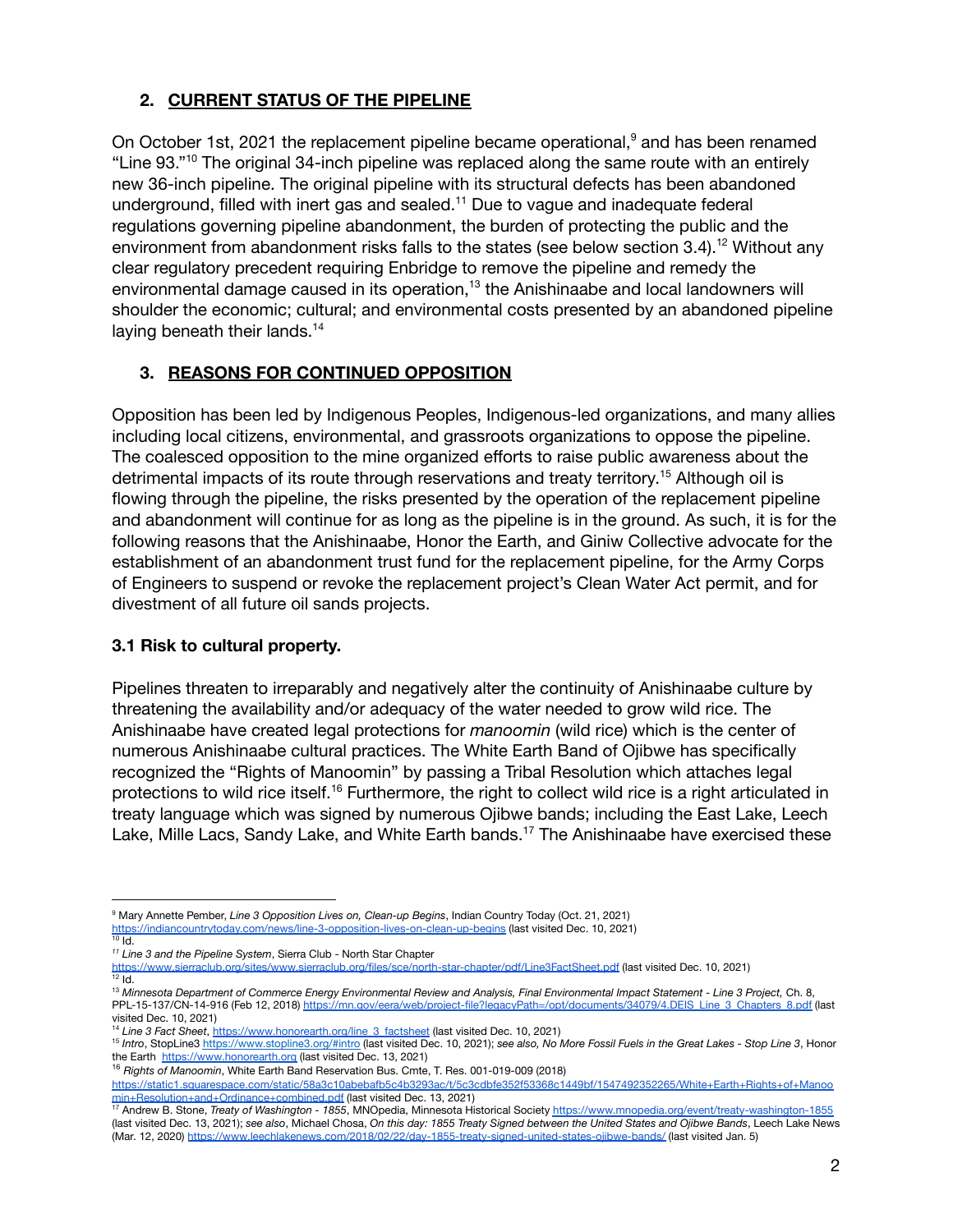treaty and regulatory rights by protecting, planting, reseeding and harvesting wild rice.<sup>18</sup> According to the Anishinaabe themselves, wild rice is a sacred food.<sup>19</sup> Without it, the culture of the Anishinaabe will die. 20

#### **3.2. Risk to water and wildlife.**

The Line 3 pipeline has suffered from over 900 structural integrity problems.<sup>21</sup> Since its construction, the original pipeline has ruptured and spilled hundreds of times, and had been reduced to running at half pressure. $^{22}$  The construction, use, and abandonment of the Line 3 pipeline systems threatens to negatively impact: land; wildlife; surface waters; groundwater; wetlands; and endangered species such as wild rice for years to come. $^{23}$  For instance, during construction of the replacement pipeline, Enbridge pierced a groundwater aquifer in Minnesota which led to the uncontained breach of millions of gallons of water and a regulatory fine of \$3.3 million dollars.<sup>24</sup> A subsequent investigation by the Minnesota Department of Natural Resources (DNR) reported two additional piercings for a combined groundwater flow of nearly 300 million gallons; $^{25}$  the most serious breach occurred near the Fond du Lac Band of Lake Superior Chippewa Reservation.

#### **3.3. Risk to the safety of Water Protectors.**

Enbridge's Public Safety Escrow account dispensed millions of dollars to state law enforcement agencies to police Water Protectors at protests along the construction line of the replacement pipeline and at various government buildings in Minnesota.<sup>26</sup> There were nearly 900 arrests, citations, and charges levied against Water Protectors, both Indigenous and non-Indigenous. $^{27}$  Increased arrests were accompanied with increased surveillance of water protectors and greater militarization of the police in the local area.<sup>28</sup> Pain compliance, less than lethal weapons, solitary confinement in jail, and disproportional citations<sup>29</sup> were all tactics used to repress protests.<sup>30</sup> Winona LaDuke and Tara Houska, Indigenous Water Protectors and the leaders of Honor the Earth and Giniw Collective respectively, had both been arrested at protests and were successful in getting a Temporary Restraining Order (TRO) granted against the Hubbard County Sheriff's Department, ordering the police to cease blocking access to water protector camps and to curtail harassment and surveillance activities on and near the

<u><https://www.mprnews.org/story/2021/09/16/enbridge-ordered-to-pay-33-million-for-aquifer-breach></u> (last visited March 28, 2022)<br><sup>25</sup> Jennifer Bjorhus, Enbridge crews punctured three aquifers during Line 3 oil pipeline const <sup>24</sup>Kirsti Marone, *Enbridge ordered to pay \$3.3 million for an aquifer breach*, Oil and Water - The Line 3 Debate, MPRNews (Sept. 16, 2021)

<https://www.startribune.com/enbridge-crews-punctured-three-aquifers-during-line-3-oil-pipeline-construction-dnr-says/600158140> (last visited March 28, 2022)

<sup>&</sup>lt;sup>18</sup> Lynn Sue Mizner, Enbridge's Line 3 is Putting Wild Rice at Risk - and Water Protectors are Taking a Stand, StopLine3 (May 18, 2021) <https://www.stopline3.org/news/2021/5/19/enbridges-line-3-is-putting-wild-rice-at-riskand-indigenous-water-protectors-are-taking-a-stand> (last visited March 28, 2022)

<sup>&</sup>lt;sup>19</sup> ld.

 $^{20}$  Id.

<sup>21</sup> *Line 3 FactSheet,* [https://www.honorearth.org/line\\_3\\_factsheet](https://www.honorearth.org/line_3_factsheet)

 $^{22}$  Id.

<sup>23</sup> *Issues*, <https://www.stopline3.org/issues>

<sup>26</sup> Mike Hughlett, *Enbridge-funded state account has paid over \$4.8M for Line 3 policing costs*, Star Tribune (Jan. 12, 2022)

<sup>&</sup>lt;u><https://www.startribune.com/enbridge-funded-state-account-has-paid-over-4-5m-for-line-3-policing-costs/600135174></u> (last visited March 28, 2022)<br><sup>27</sup> Sofia Andrade, *An Indigenous Leader on Why She Still Needs to Protest P* <https://slate.com/news-and-politics/2021/07/line-3-protest-pipeline-biden.html> (last visited March 28, 2022); *see also*, Kirsti Marone, *Criminal cases against Line 3 protesters stress rural Minnesota legal system*, Oil and Water: The Line 3 Debate, MPRNews (Sept. 23, 2021) <https://www.mprnews.org/story/2021/09/23/criminal-cases-against-line-3-protesters-stress-rural-minnesota-legal-system> (last visited March 28, 2022)

<sup>&</sup>lt;sup>29</sup> "Disproportional citation" refers to charges levied against an arrested individual which are punitively, reputationally, and monetarily more severe than the charges typically associated with the infraction that leads to a given arrest. <sup>28</sup> Alleen Brown, *Minnesota Law Enforcement Shared Intelligence on Protest Organizers With Pipeline Company*, Policing the Pipeline: Part 13, The Intercept (Aug. 27, 2021) <https://theintercept.com/2021/08/27/enbridge-line-3-pipeline-police-training-intelligence/> (last visited March 28, 2022)

<sup>30</sup> Tara Houska, *Earth to Us: A Letter from a Jailed Line 3 Water Protector*, Vogue (Sept. 30, 2021) <https://www.vogue.com/article/letter-from-a-jailed-line-3-water-protector> (last visited March 28, 2022)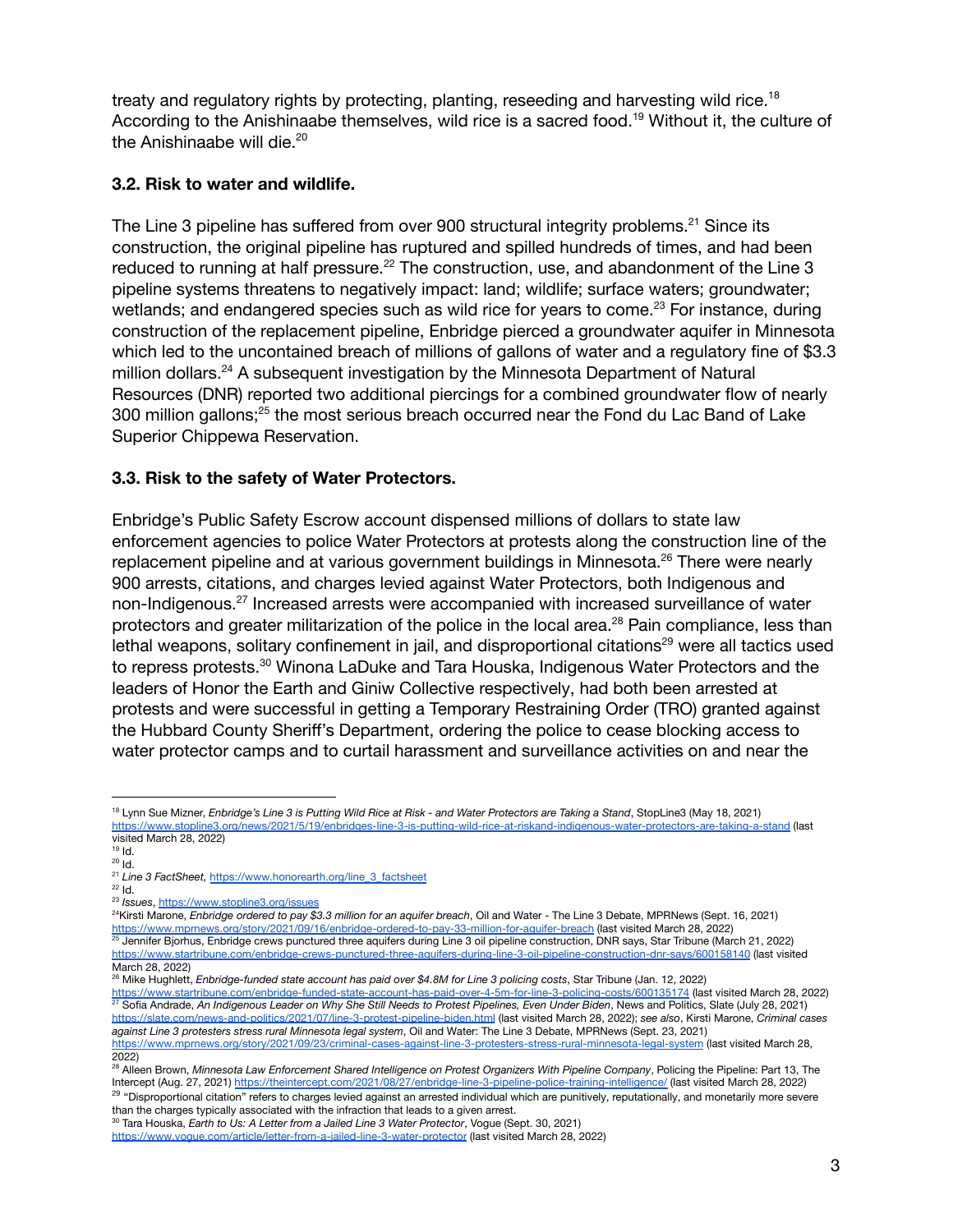camps.<sup>31</sup> While the protests against Line 3 have largely subsided, the legal consequences faced by detained Water Protectors will linger on and could discourage similar protests from future projects through the region.

## **3.4. Abandonment of the pipeline.**

The regulatory responsibility for pipeline abandonment falls to the states, and the State of Minnesota lacks clear abandonment guidelines or definitions for intrastate crude oil pipelines. This lack of guidance creates risks for both the abandoned original Line 3 and the future abandonment of the replacement Line 3. Enbridge currently offers landowners affected by the abandoned pipeline two options: deactivate in place, or removal. $^{32}$  The "removal" option is only valid through 2025, after which point the costs of removal and cleanup will fall to individual third parties.<sup>33</sup> Furthermore, while Enbridge originally planned for the replacement pipeline to operate until 2051, the growing uncertainty over the future of fossil fuels has led Enbridge to cut the economic life span of its Upper Midwest pipeline system by a decade.<sup>34</sup> The Minnesota Public Utilities Commission, as part of its approval of the Line 3 project, mandated a decommissioning fund for the pipeline's eventual demise.<sup>35</sup> However the fund has not been established, and it is unclear how much money Enbridge will be asked to allocate to the fund. $36$ As with the original Line 3, the risks associated with the early abandonment of the replacement Line 3 pipeline fall on Indigenous Peoples and landowners. Honor the Earth has responded by petitioning the Minnesota Public Utilities commission to create the emergency abandonment fund. $37$  Honor the Earth's filing hopes to protect Minnesota private landowners and state and local governments from having to pay the cost of abandoning the new Line 3, which the Department of Commerce estimated could exceed \$1.5 billion.<sup>38</sup>

## **3.5. No Federal Environmental Impact Study.**

There was no federal review of the Line 3 replacement project. $^{39}$  A federal review provides a comprehensive study of the impacts of a major project like Line 3, particularly on the environment and affected communities. The environmental impact study ("EIS") which accompanied Line 3 was conducted by the state of Minnesota, and therefore Honor the Earth continues to call on the Biden Administration to order a more cumulative Federal EIS<sup>40</sup> and in the meantime for the Army Corps of Engineers to revoke or suspend and review the Clean

<sup>31</sup> MPR News Staff, Judge issues restraining order against Minnesota sheriff in ongoing dispute with Line 3 protesters, Oil and Water: The Line 3 Debate (July 25, 2021) <https://www.mprnews.org/story/2021/07/25/judge-issues-restraining-order-minnesota-sheriff-dispute-line-3-protesters> (last visited March 28, 2022)

<sup>32</sup> *Line 3 Deactivation*, Minnesota Projects, Enbridge

<sup>&</sup>lt;u><https://www.enbridge.com/projects-and-infrastructure/public-awareness/minnesota-projects/line-3-deactivation></u> (last visited March 28, 2022)<br><sup>33</sup> Line 3 Landowner Choice Removal Option, Line 3 Deactivation, Minnesota Proje

<sup>&</sup>lt;u>[https://www.enbridge.com/~/media/Enb/Documents/Projects/Line%203/FS\\_Line3\\_LO\\_choice\\_removal\\_option.pdf](https://www.enbridge.com/~/media/Enb/Documents/Projects/Line%203/FS_Line3_LO_choice_removal_option.pdf)</u> (last visited March 28, 2022)<br><sup>34</sup> Mike Hughlett, *Enbridge Says Aggressive Climate Policies Shortening Life of its P* 

<https://www.stopline3.org/news/shortening-life-strib-120521> (last visited March 28, 2022)

<sup>36</sup> Id.  $35$  ld.

<sup>&</sup>lt;sup>37</sup> Honor the Earth Petitions the PUC to Open a New Docket to Establish a Pipeline Abandonment Trust Fund, Stop Line 3 (Dec. 1, 2021) <https://www.stopline3.org/news/pucpetition-trustfund-docket> (last visited March 28, 2022)

<sup>38</sup> *Petition to Open Docket for Line 3 Replacement Project Abandonment Fund*, OAH 65-2500-32764, MPUC PL-9/CN-14-916, Minn. P.U.C. (Dec. 1, 2021)

[https://www.edockets.state.mn.us/EFiling/edockets/searchDocuments.do?method=showPoup&documentId={D0A8777D-0000-C31C-9C9D-6B3BF7](https://www.edockets.state.mn.us/EFiling/edockets/searchDocuments.do?method=showPoup&documentId=%7BD0A8777D-0000-C31C-9C9D-6B3BF70B620E%7D&documentTitle=202112-180324-01) [0B620E}&documentTitle=202112-180324-01](https://www.edockets.state.mn.us/EFiling/edockets/searchDocuments.do?method=showPoup&documentId=%7BD0A8777D-0000-C31C-9C9D-6B3BF70B620E%7D&documentTitle=202112-180324-01) (last visited March 28, 2022)

<sup>39</sup> *Line 3 Pipeline Replacement*, Docket No. PPL-15-137, Minnesota Department of Commerce <https://mn.gov/commerce/energyfacilities/line3/> (last visited March 28, 2022)

<sup>40</sup> Jennifer K. Falcon, *Indigenous Leaders Pressure Biden to Stop Line 3 During Minnesota Visit,* Indigenous Environmental Network, Commondreams.org (Nov. 30, 2021)

<https://www.commondreams.org/newswire/2021/11/30/indigenous-leaders-pressure-biden-stop-line-3-during-minnesota-visit> (last visited March 28, 2022)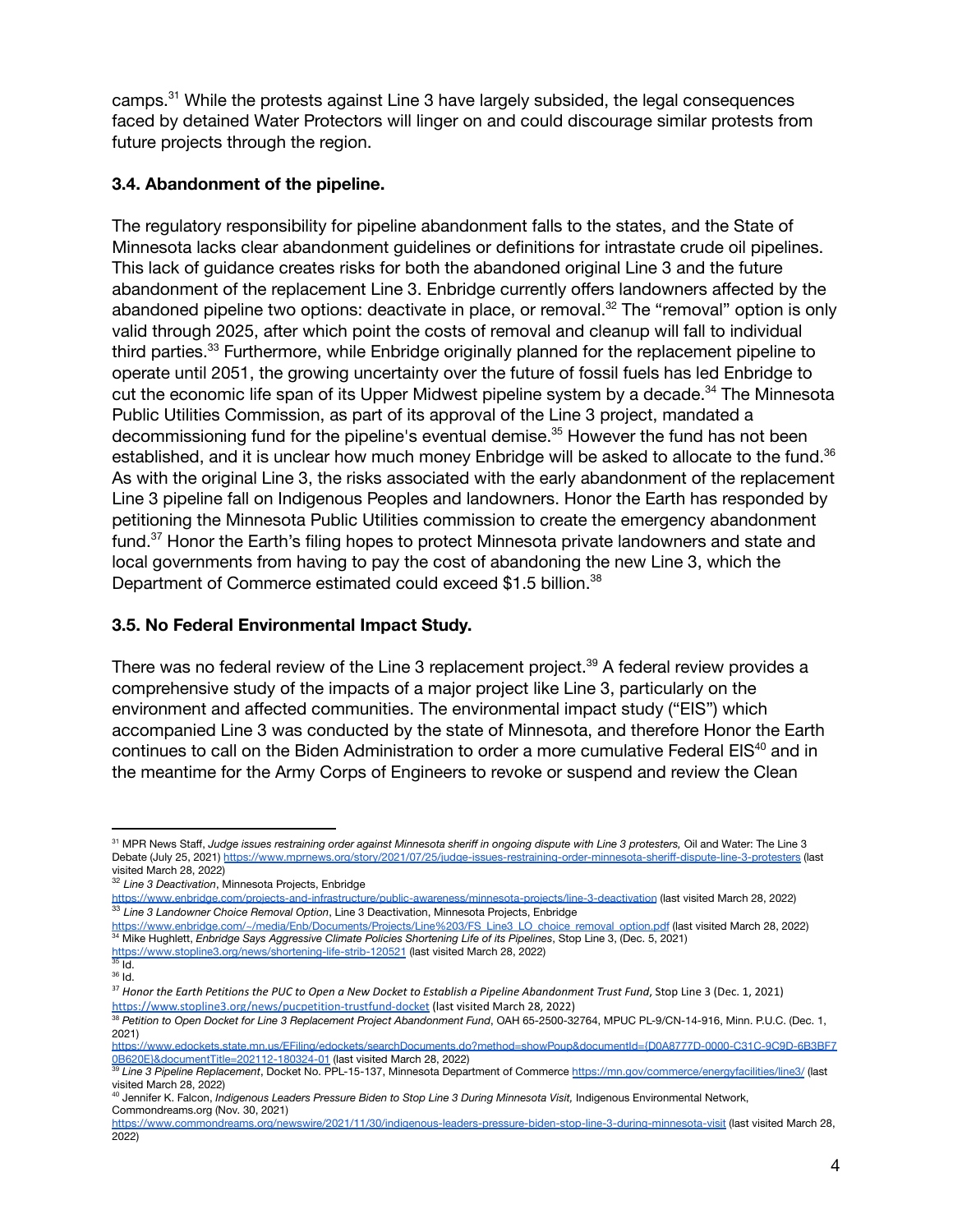Water Act permit issued to the replacement project<sup>41</sup> - an issue which is being litigated in Federal District Court. 42

## **3.6. Risk to the preservation of sovereign rights.**

The Anishinaabe once occupied a land base between the United States and Canada estimated to be millions of acres. $^{43}$  Now, the Anishinaabe occupy a land-base of ceded and unceded territory in Minnesota, Michigan, and Wisconsin. There was consistent disregard for obtaining the international standard of free, prior, and informed consent (FPIC) of the Anishinaabe and a systemic failure to engage them in the decision-making and consultation process of replacing the pipeline.<sup>44</sup> Throughout the planning and permitting process of Line 3, federal and state agencies ignored the Anishinaabe's requests for engagement in assessing the project which poses grave and imminent threats to their vital cultural, spiritual, and physical resources.<sup>45</sup> This blatant omission to adequately engage with the Anishinaabe is a serious violation of not only their right to give free, prior, and informed consent, but also of their status as a self-determined and sovereign peoples.

In light of the above facts, the United Nations Committee on the Elimination of Racial Discrimination ("CERD") published a letter to the U.S. Government requesting that the U.S. and the State of Minnesota respond to the allegations of rights violations.<sup>46</sup> Uniquely the letter requests that the U.S. Government provide information on how it: guarantees the right to consultation and to free, prior, and informed consent; prevents adverse impacts of the pipeline on the Anishinaabe and their culture, health, and environment; guarantees the right to an effective remedy to these rights violations; prevents violence against Indigenous women and excessive force against protestors; and respects the rights of the Anishinaabe peoples under the treaties to which the United States is a party.<sup>47</sup>

# **4. WHAT INVESTORS NEED TO KNOW**

# **4.1. Who is behind the project?**

Enbridge Energy Partners, LLC is a Canadian corporation which operates transnational crude oil and liquid pipelines. Enbridge has a history of safety violations and environmental damage; of note, when Line 3 ruptured in Grand Rapids, Minnesota in 1991, the pipeline spilled 1.7 million gallons of crude oil in what became the largest inland oil spill in United States history.<sup>48</sup> Nineteen years later, another Enbridge pipeline (Line 6B) burst and spilled up to a million gallons of crude oil into a tributary of the Kalamazoo River in Michigan.<sup>49</sup> By 2014, the cleanup costs for the Kalamazoo Spill had risen to \$1.21 billion. 50

<sup>41</sup> Id.

<sup>42</sup> *Friends of the Headwaters v. United States Army Corps of Engineers*, No. 1:21-cv-00189-CKK, (D.D.C. Feb. 15, 2021)

<sup>43</sup> Karl S. Hele, *Anishinaabe*, The Canadian Encyclopedia (July 16, 2020) <https://www.thecanadianencyclopedia.ca/en/article/anishinaabe> (last visited March 28, 2022)

<sup>45</sup> Id. 44 *Issues: An Unfair Process*, Stop Line 3 <https://www.stopline3.org/issues/#process> (last visited March 28, 2022)

*<sup>46</sup>Letter to His Excellency Mr. Benjamin Moeling*, CERD/EWUAP/104 th session/2021/CS/ks (Aug. 25, 2021)

<sup>47</sup> Id. [https://tbinternet.ohchr.org/Treaties/CERD/Shared%20Documents/USA/INT\\_CERD\\_ALE\\_USA\\_9448\\_E.pdf](https://tbinternet.ohchr.org/Treaties/CERD/Shared%20Documents/USA/INT_CERD_ALE_USA_9448_E.pdf) (last visited March 28, 2022)

<sup>48</sup> Dan Kraker, Kirsti Marone, 30 years later, echoes of largest inland oil spill remain in Line 3 fight, Oil and Water: The Line 3 Debate, MPRNews (Mar. 3, 2021) <https://www.mprnews.org/story/2021/03/03/30-years-ago-grand-rapids-oil-spill> (last visited March 28, 2022)

*<sup>50</sup> Kalamazoo River Oil Spill*, Sabin Center for Climate Change Law, Columbia Law School (May 19, 2015) <sup>49</sup> *Oil Spill,* Kalamazoo River Watershed Council <https://kalamazooriver.org/learn/what-are-the-problems/oil-spill-2/> (last visited March 28, 2022)

<https://climate.law.columbia.edu/content/kalamazoo-river-oil-spill> (last visited March 28, 2022)